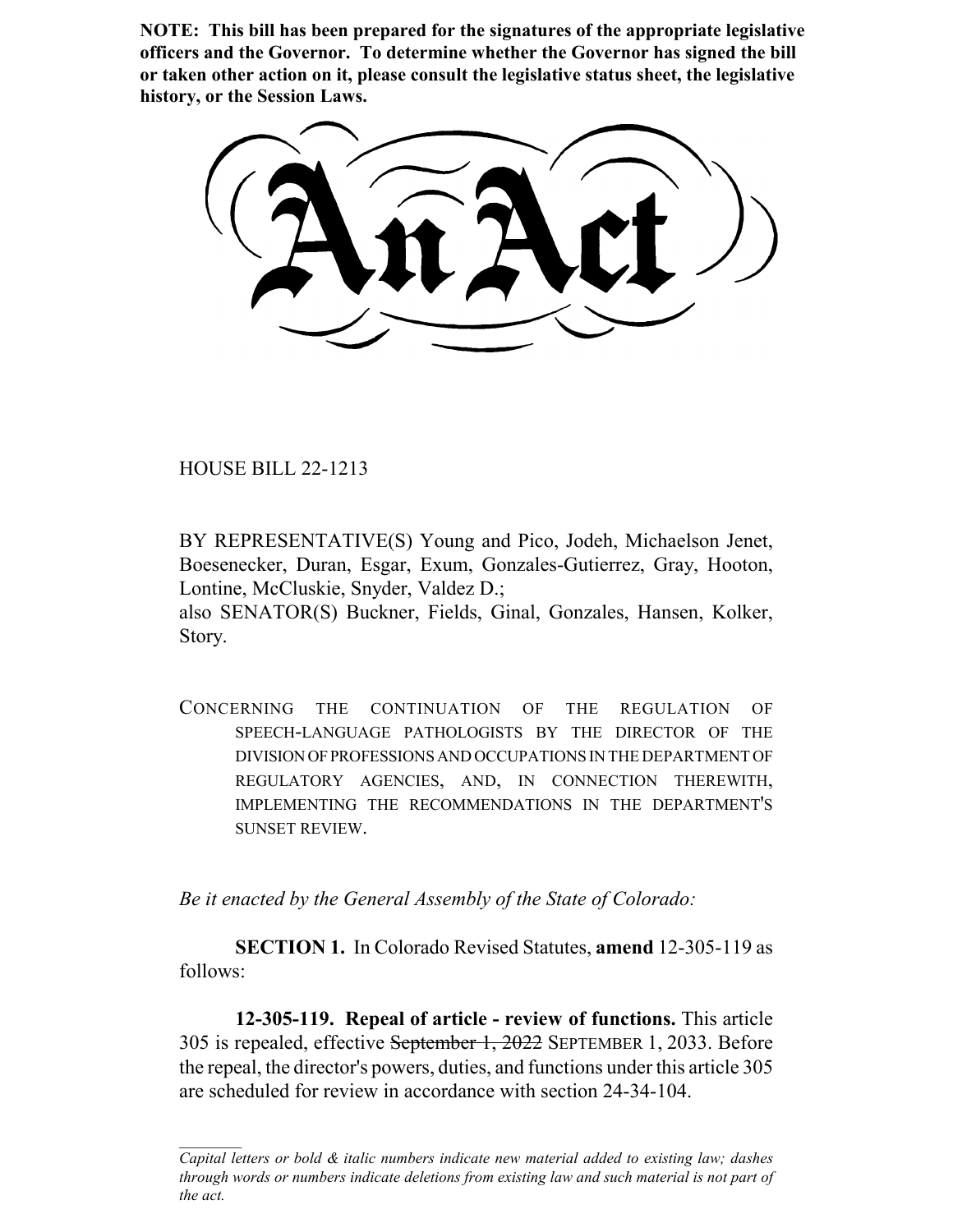**SECTION 2.** In Colorado Revised Statutes, 24-34-104, **repeal**  $(23)(a)(VIII)$ ; and **add**  $(34)(a)(III)$  as follows:

**24-34-104. General assembly review of regulatory agencies and functions for repeal, continuation, or reestablishment - legislative** declaration - repeal. (23) (a) The following agencies, functions, or both, are scheduled for repeal on September 1, 2022:

(VIII) The regulation of speech-language pathologists by the director of the division of professions and occupations in accordance with article 305 of title 12;

(34) (a) The following agencies, functions, or both, are scheduled for repeal on September 1, 2033:

(III) THE REGULATION OF SPEECH-LANGUAGE PATHOLOGISTS BY THE DIRECTOR OF THE DIVISION OF PROFESSIONS AND OCCUPATIONS IN ACCORDANCE WITH ARTICLE 305 OF TITLE 12.

**SECTION 3.** In Colorado Revised Statutes, 12-305-108, **amend**  $(4)(a)$  and  $(4)(b)$  as follows:

**12-305-108. Provisional certification - qualifications application - expiration - practice - rules.** (4) **Expiration of provisional certification.** (a) EXCEPT AS PROVIDED IN SUBSECTION (4)(b) OF THIS SECTION, a provisional certification expires twenty-four months after issuance or upon the issuance of certification to the applicant under section 12-305-107, whichever occurs first.

(b) The director shall not renew a provisional certification, BUT THE DIRECTOR MAY GRANT AN EXTENSION OF A PROVISIONAL CERTIFICATION. THE DIRECTOR MAY ADOPT RULES REGARDING THE PROCESS AND CRITERIA FOR GRANTING PROVISIONAL CERTIFICATION EXTENSIONS.

**SECTION 4.** In Colorado Revised Statutes, 12-305-112, **amend**  $(2)(q)$  and  $(2)(r)$ ; and **add**  $(2)(s)$  as follows:

**12-305-112. Grounds for discipline - definitions.** (2) The director may take disciplinary or other action specified in section 12-20-404 or

## PAGE 2-HOUSE BILL 22-1213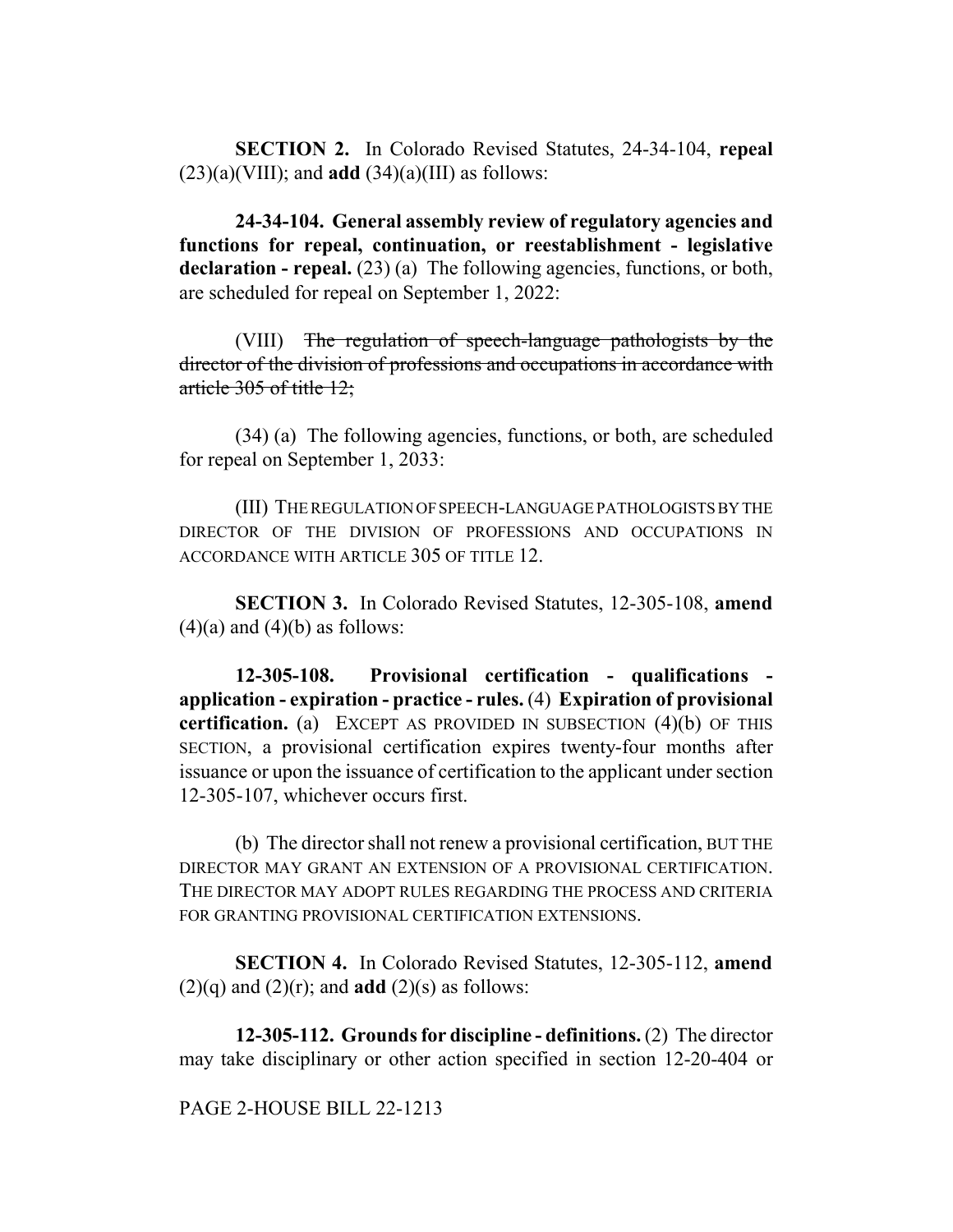12-305-113 or issue a cease-and-desist order to a certificate holder in accordance with sections 12-20-405 and 12-305-113 (8) upon proof that the certificate holder:

(q) Has failed to make essential entries on patient records or falsified or made incorrect entries of an essential nature on patient records; or

(r) Has otherwise violated any provision of this article 305 or lawful order or rule of the director; OR

(s) HAS COMMITTED:

(I) A FRAUDULENT INSURANCE ACT, AS SET FORTH IN SECTION 10-1-128; OR

(II) AN ABUSE OF HEALTH INSURANCE, AS SET FORTH IN SECTION 18-13-119.

**SECTION 5.** In Colorado Revised Statutes, 10-1-128, **amend** (1) as follows:

**10-1-128. Fraudulent insurance acts - immunity for furnishing information relating to suspected insurance fraud - legislative** declaration. (1) For purposes of this title 10, articles 40 to 47 of title 8, articles 200, 215, 220, 240, 245, 255, 270, 275, 285, 290, and 300, AND 305 of title 12, and article 20 of title 44, a fraudulent insurance act is committed if a person knowingly and with intent to defraud presents, causes to be presented, or prepares with knowledge or belief that it will be presented to or by an insurer, a purported insurer, or any INSURANCE producer thereof any written statement as part or in support of an application for the issuance or the rating of an insurance policy or a claim for payment or other benefit pursuant to an insurance policy that the person knows to contain false information concerning any fact material thereto TO THE APPLICATION OR CLAIM or if the person knowingly and with intent to defraud or mislead conceals information concerning any fact material thereto RELATED TO THE APPLICATION OR CLAIM. For purposes of this section, "written statement" includes a client medical record as such term is defined in section 18-4-412 (2)(a) and any bill for medical services.

PAGE 3-HOUSE BILL 22-1213